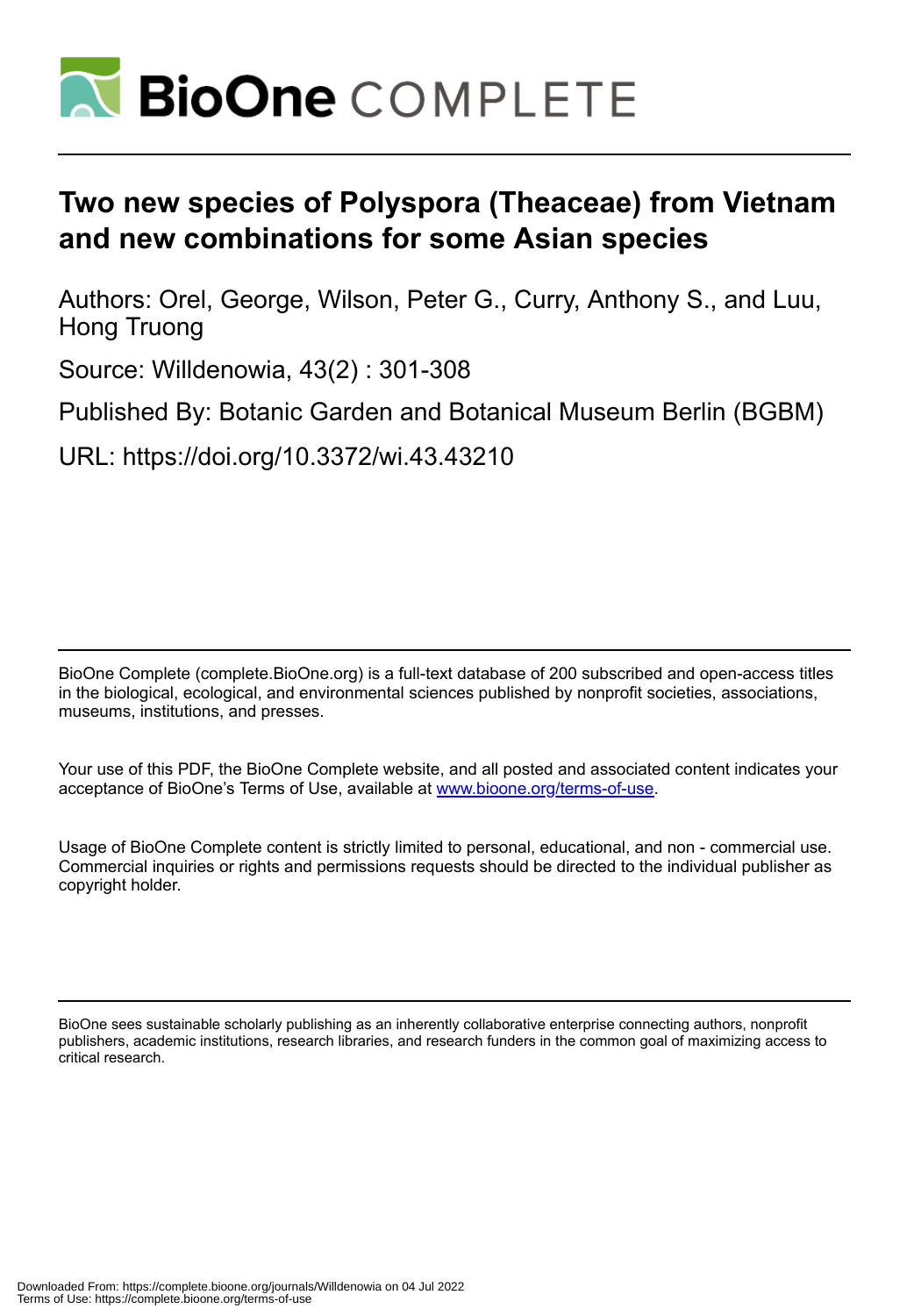#### GEORGE OREL $^{1*}$ , PETER G. WILSON $^{1}$ , ANTHONY S. CURRY $^{1}$  & HONG TRUONG LUU $^{2}$

# **Two new species of** *Polyspora* **(***Theaceae***) from Vietnam and new combinations for some Asian species**

#### **Abstract**

Orel G., Wilson P. G., Curry A. S. & Luu H. T.: Two new species of *Polyspora* (*Theaceae*) from Vietnam and new combinations for some Asian species. – Willdenowia 43: 301–308. December 2013. – ISSN 0511-9618; © 2013 BGBM Berlin-Dahlem.

Stable URL: http://dx.doi.org/10.3372/wi.43.43210

Two new species of *Theaceae* from Vietnam, *Polyspora nivea* and *P. ampla*, are described and illustrated. Although showing close affinities with other Vietnamese species of *Polyspora*, the new taxa possess a number of fundamental morphological dissimilarities, which are here evaluated and discussed. The morphological evidence for the two new taxa supports taxonomic placement in the genus *Polyspora*. In addition, 23 new combinations are made for Asian species of *Polyspora*.

Additional key words: *Gordonia*, taxonomy, Tam Dao, South-East Asia

## **Introduction**

The genus *Polyspora* Sweet is distinguished within the family *Theaceae* by having sepals not distinct from the petals, stamens basally united with the corolla, a woody capsule loculicidally dehiscent into five valves that separate from the columella, and seeds with a large apical wing (Orel & al. 2012). Separation of *Polyspora* species from their traditional placement in *Gordonia* J. Ellis is supported by the work of Prince & Parks (2001) and Yang & al. (2004) based on phylogenetic analyses of DNA data.

The genus *Polyspora* is predominantly Asian, and earlier work recognized six species within the borders of Vietnam (Gagnepain 1941; Ho 1991). To these, the seventh species, *P. huongiana* Orel, Curry & Luu, was added only recently (Orel & al. 2012). Morphological character analysis indicates that two recently discovered taxa are readily distinguishable from these seven, and they are here described as the new species *P. nivea* and *P. ampla*. A table is presented to compare selected vegetative and reproductive characters of all nine Vietnamese species (Table 1).

#### **Results and Discussion**

#### **New species**

*Polyspora nivea* Orel, Curry & Luu, **sp. nov.** – Fig. 1. Holotype: Vietnam, Vinh Phuc Province, Tam Dao National Park, 13 Dec 2011, *G. Orel & A. S. Curry 1245* (NSW; isotype: VNM).

*Diagnosis* — *Polyspora nivea* differs from the type species, *P. axillaris* (Roxb. ex Ker Gawl.) Sweet, by being a shrub to 4 m tall (not a small tree  $7-10$  m tall); by having pedicels  $7-10(-12)$  mm long (not pedicels to 3 mm long); by having petals snow-white, waxy (not petals white, yellowish white, or white-pink, not waxy); and by having a style solitary, columnar, 1.2–1.5 cm long (not a style columnar, sulcate, 1.5–2 cm long).

<sup>1</sup> Royal Botanic Gardens, Mrs Macquaries Road, Sydney, NSW 2000, Australia; \*e-mail: george.orel@rbgsyd.nsw.gov.au (author for correspondence); peter.wilson@rbgsyd.nsw.gov.au

<sup>2</sup> Southern Institute of Ecology, Vietnam Academy of Science and Technology, 01 Mac Dinh Chi, District 1, Ho Chi Minh City, Vietnam; e-mail: e-mail: hongtruongluu@yahoo.com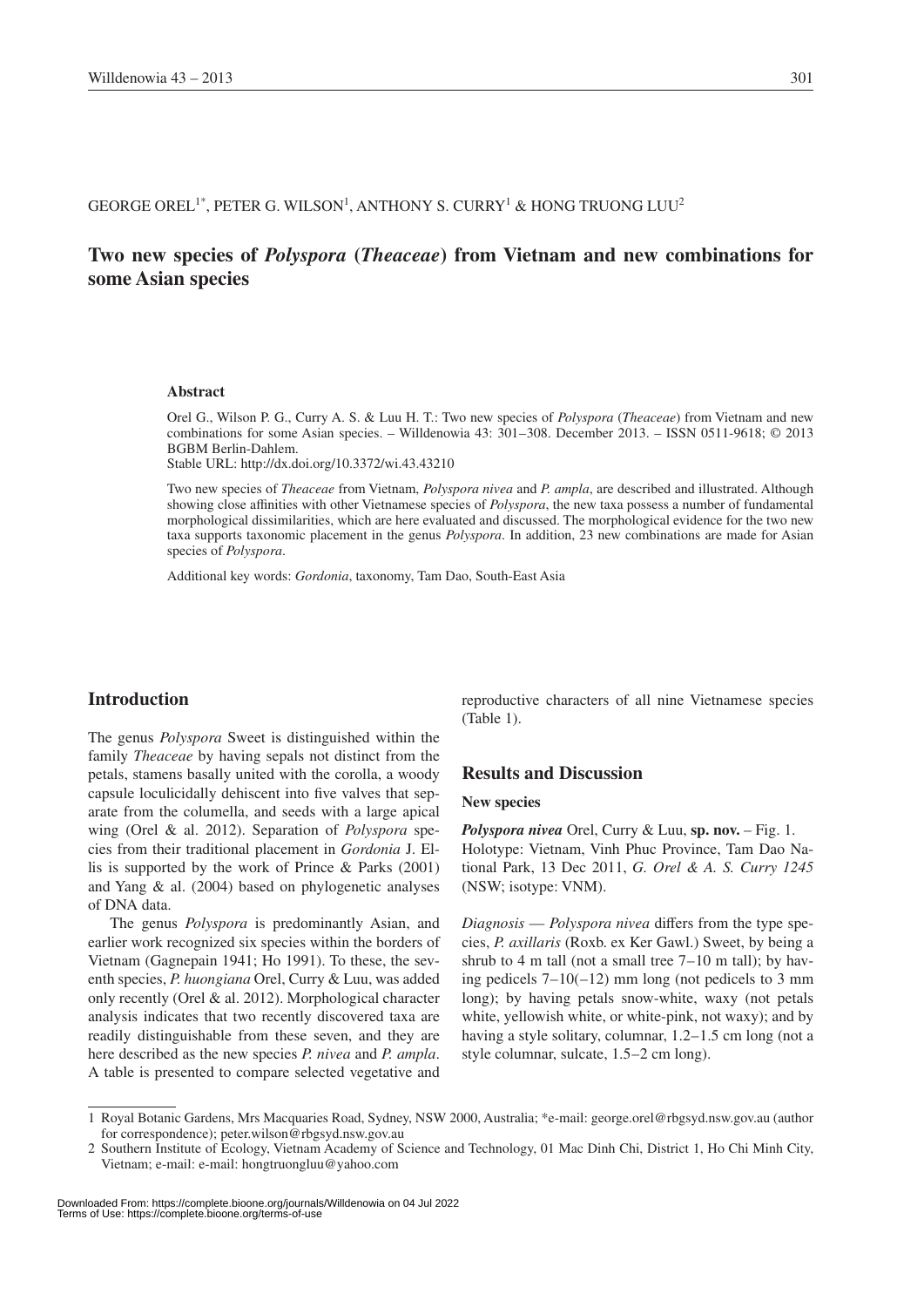

Fig. 1. *Polyspora nivea* – A, B: adult leaves, adaxial view, primary and secondary venation, petiole, leaf base and apex; C: adult leaf, abaxial view, primary and secondary venation, petiole, leaf base and apex; D: petiole, cross-section; E: terminal leaf bud, lateral view; F: developing flower buds, lateral view; G: remnants of bracts forming a cupule, lateral view; H: anthers with apical ends of filaments; I: stigma, apical view; J: stigma with apical end of style, lateral view; K–M: petals; N–P: sepals; Q, R: bracts, inner whorl; S, T: bracts, outer whorl; U: adult flower, longitudinal section with sepals, petals, and stamens truncated; V: branchlet with a flower and leaves. – Drawn by G. Orel from the holotype: *G. Orel & A. S. Curry 1245* (NSW).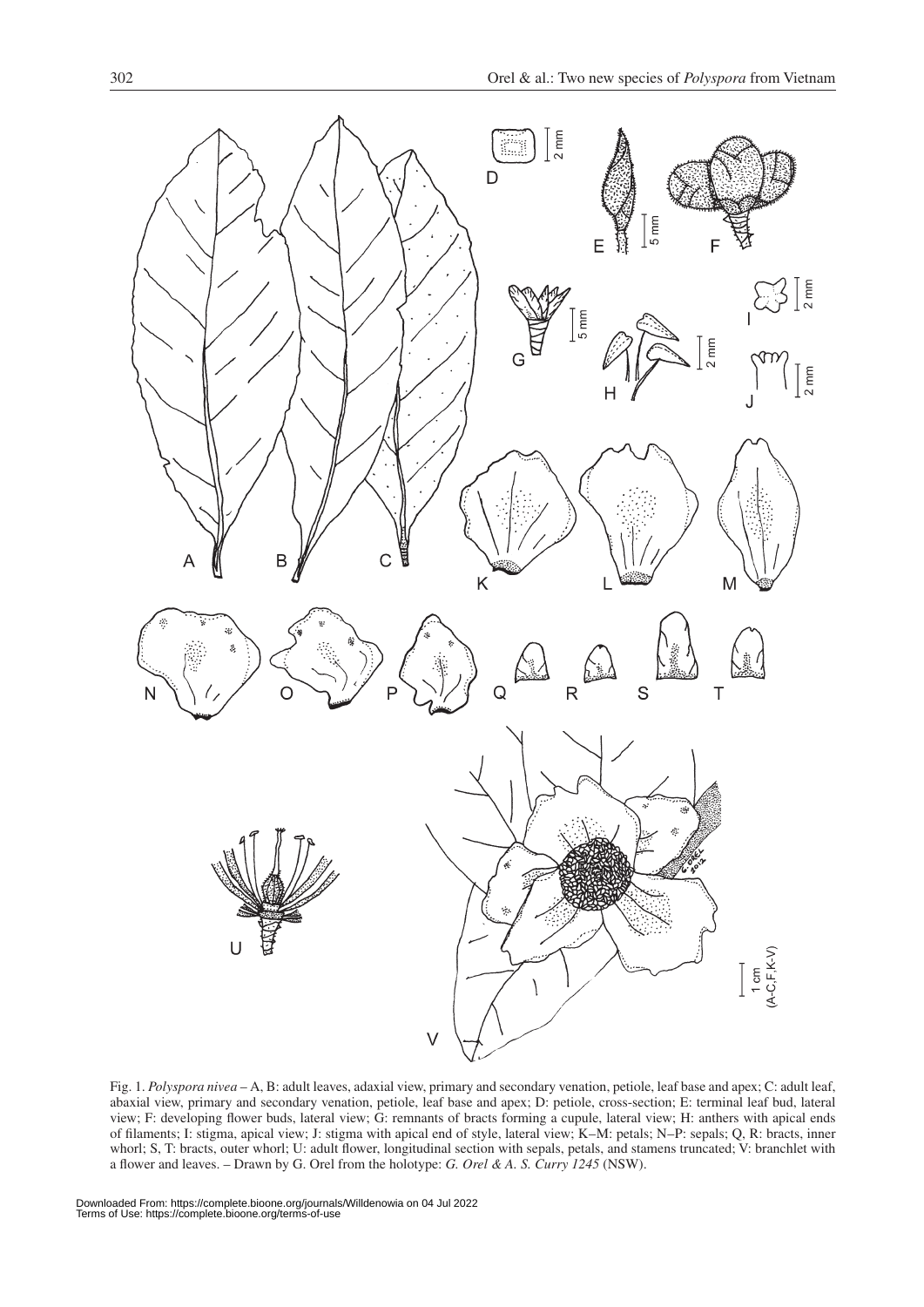*Description* – *Shrubs* evergreen, to 4 m tall, with upright habit, multi-stemmed, densely branched; *mature bark* finely corrugated but not striated; *mature branches* greybrown and covered by lichens (especially on exposed sites); *semimature branches* entirely light grey-brown; *juvenile branches* mid- to light green, not shiny, slightly laterally compressed, mostly glabrous, or very sparsely hairy; *axillary buds* mostly rudimentary, otherwise greenish yellow, long, narrow, slightly falcate, finely tomentose, apex pungent; *terminal buds* long, narrow, slightly falcate, 9–16 mm long, 3–5 mm wide, finely tomentose, apex pungent. *Leaves* with blade conspicuously elevated by 30°–45° from plane of petiole; *petiole* entirely light to yellowish green, shiny, rather long and slim, slightly falcate, compressed in cross-section, thus appearing square,  $10-12$  mm long,  $2-3(-4)$  mm wide, to 2 mm thick, abaxially corky on some older leaves, adaxially longitudinally divided by a shallow channel (a continuation of adaxial leaf blade midrib); *juvenile leaf blade* initially light orange, almost red on margins, 2–2.5 cm long, 0.5–1 cm wide, glabrous; *developing leaf blade* abaxially lighter-coloured and slightly less shiny, adaxially yellowgreen to dark green and lustrous, narrow, variable in size, rigid, glabrous; *mature leaf blade* abaxially lighter green and less shiny, adaxially dark green and shiny, narrowly elliptic to elliptic,  $12-13(-14)$  cm long,  $4-5.5$  cm wide, coriaceous, glabrous, abaxially verrucose, margin entire, slightly undulate, base acute to cuneate, apex acute or cuspidate; *midrib* yellow-green, abaxially prominent, adaxially conspicuous, narrow, and shallowly sunken, 1–2 mm wide proximally, less than 1 mm wide distally; *secondary venation* pinnate, camptodromous or nearly so, with  $5-7(-10)$  pairs of veins mostly in central part of blade, rather indistinct on both surfaces (indistinguishable on herbarium specimens); *tertiary venation* not apparent. *Bracts* in 2 whorls, light green basally and in proximal centre, otherwise brown, more so on margin, thin, slightly woody, rather flaky, glabrous, margin frayed, apex sometimes emarginate, persistent remnants forming a cupule 1–1.2 cm high and 1.8–2 cm wide; *outer whorl bracts* 3, basally connate for 3–4 mm and slightly overlapping forming a cupular structure, unevenly orbicular, 1.5–2.2 cm long, 1–1.4 cm wide; *inner whorl bracts* 2, generally orbicular but variable in shape, strongly concave,  $1-1.5$  cm long,  $1-1.2$  cm wide, abaxially verrucose, adaxially smooth. *Flower buds* always terminal, in clusters of (1 or)2–5 (with new vegetative growth observed growing from centre of flower bud cluster), initially brown, later white and green, mostly asymmetrically ellipsoid, sometimes asymmetrically globose, 2–2.5 cm long, 1–2 cm wide, finely hairy, apex rounded; *flowers* of irregular shape, 7.5–8 cm in diam., odourless; *pedicel* attached at c. 45° to stem, dull green, 7–10(–12) mm long, c. 3 mm wide proximally, to 7 mm wide distally, unevenly and finely hairy; *bracteoles* 3–5, initially covering pedicel, triangular, very small, deciduous, leaving yellowish brown narrow shallow scars; *sepals* 3, in 1 un-

evenly shaped whorl, connate at base for less than 1 mm, proximally overlapping, white or off-white to distinctly light yellow, with indistinct non-raised striations, translucent at margin, sometimes with distal green blotches, variable in shape,  $3-3.5$  cm long,  $2-3.5(-4)$  cm wide, thicker in centre, otherwise thin, apex not emarginate; *petals* (3 or)4, in 1 whorl, basally connate and adnate to outer filaments for 2–4 mm forming a shallow ring, otherwise free, snow-white, with a yellowish tinge in senescent flowers, with unevenly distributed faint non-raised striations, sometimes partially translucent at margin, unevenly obovate to narrowly elliptic, asymmetric, relatively flat, 3.5–4.5 cm long, 2.5–3.8 cm wide, thicker in centre, otherwise relatively thin, dense, waxy, glabrous, margin wavy, apex distinctly emarginate; *stamens* numerous, in several short series each somewhat spirally arranged and 2–2.5 cm in diam.; *filaments* light yellow, later darker, almost brown, not straight, 2–2.5 cm long, glabrous; *anthers* dorsifixed, bright yellow, later dark yellow to brown, with 2 distinct brown striations adaxially, 2–4 mm long, c. 1.3 mm wide, glabrous, proximally cordate, distally acuminate; *ovary* superior, resting on a hard woody base, 4- or 5-locular, yellow green with distinct striations, cylindrical, 8–9 mm long, proximally 5–6 mm wide, thickly hairy, hairs white, short, silky; *style* solitary, columnar, 1.2–1.5 cm long, 1.5–3 mm wide proximally, 1–2 mm wide distally, glabrous or very sparsely hairy; *stigma* greenish yellow, indistinctly 5-lobed, c. 3 mm in diam., glabrous, lobes unevenly shaped. *Capsule* and *seeds* not seen.

*Phenology* — The new species was collected in flower in December. The presence of many flower buds indicates that the flowering period may continue throughout January and possibly February. No mature or immature fruit was observed at the time of collection.

*Distribution and ecology* — *Polyspora nivea* is known from a single gathering made in the Tam Dao National Park, in Vinh Phuc Province, Vietnam. This is the only known locality for this species so far. Further searching of the relevant area will be undertaken in the near future, as the new species may be sporadically represented within the confines of the Tam Dao National Park. *Polyspora nivea* was found on a rather exposed and very steep site, at an elevation of about 1500 m near the upper gate, which is the entrance to the walking trails in the park. The new species thrives in the pockets of relatively poor, brown-black, rocky, and well-drained soils. The authors were unable to find other specimens of *P. nivea* in any Vietnamese herbarium.

*Conservation status* — Only one mature individual was found at the type locality, although there are unconfirmed reports from nearby areas. Because the species is apparently uncommon and restricted in distribution, and subject to threat from urban expansion in the vicinity of the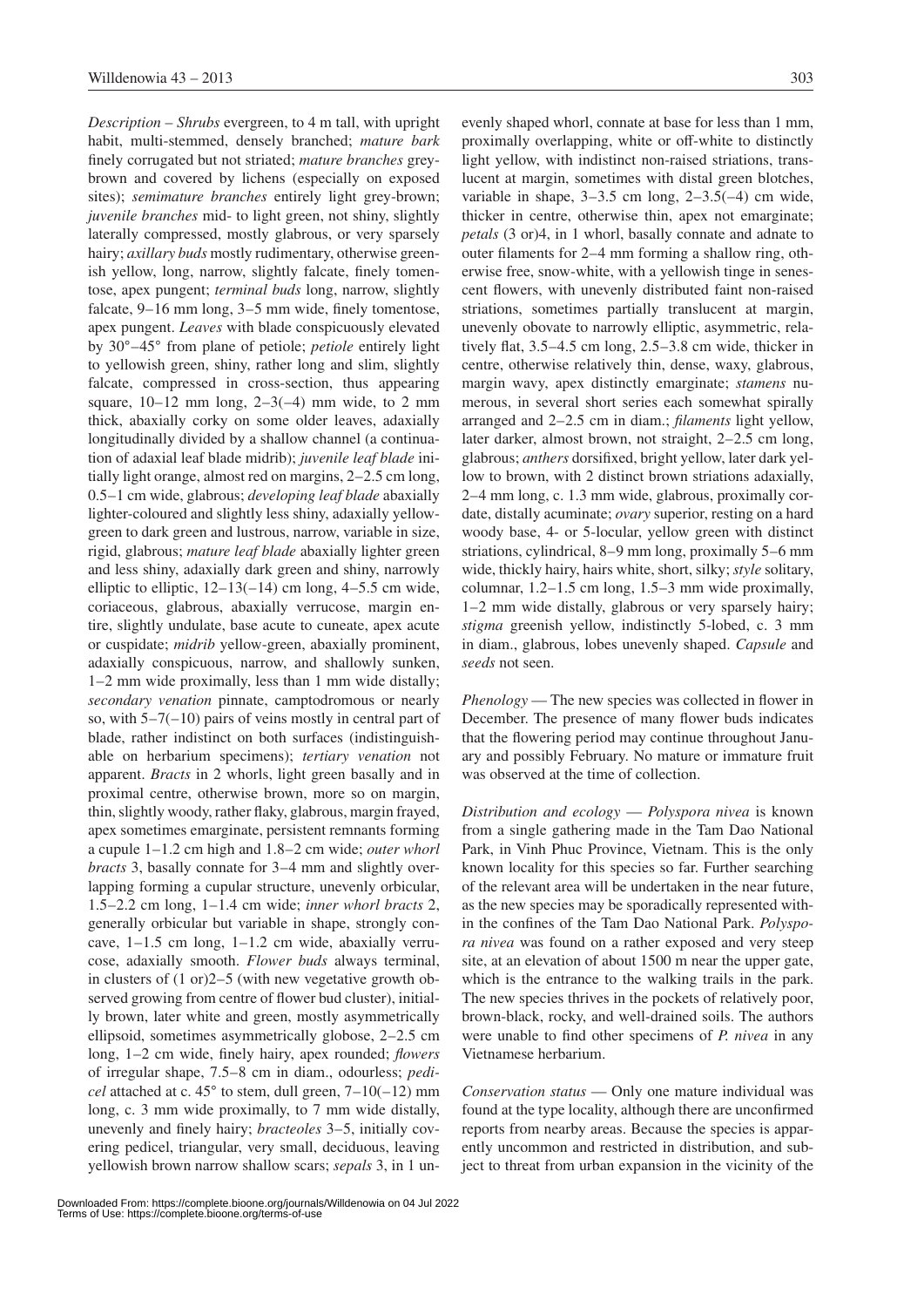park entrance, there is an urgent need to search for further individuals within the confines of the Tam Dao National Park. Without this, its conservation status can only be given as DD (Data Deficient) (IUCN 2012).

*Etymology* — The specific epithet is a reference to the distinctive snow-white petals of this species.

*Remarks* — Table 1 compares the key features of *Polyspora nivea* with those of the other eight Vietnamese species, including *P. axillaris*, the type species of the genus, and *P. ampla*, newly described below.

*Polyspora ampla* Orel, Curry & Luu, **sp. nov.** – Fig. 2. Holotype: Vietnam, Vinh Phuc Province, Tam Dao National Park, 13 Dec 2011, *G. Orel & A. S. Curry 1243* (NSW; isotype: VNM).

*Diagnosis* — *Polyspora ampla* differs from the type species, *P. axillaris* (Roxb. ex Ker Gawl.) Sweet, by being a large tree to 20 m tall (not a small tree 7–10 m tall); by having flowers terminal,  $12-14(-15)$  cm in diam. (not flowers axillary or subterminal, 7–10 cm in diam.); by having pedicels 10–15 mm long (not pedicels to 3 mm long); and by having a style solitary, columnar, 2.5–3 cm long (not a style columnar, sulcate, 1.5–2 cm long).

*Description* — *Trees* evergreen, to 20 m tall, with upright habit, well branched, with branches on adult trees on upper half of trunk only; *trunk* single, rather massive, to 1.5 m in diam. at base; *mature bark* mottled in shades of grey-brown, slightly rough, exfoliating in large scales, exposing cinnamon-brown newly formed layer, bark of old trees covered with a thick layer of lichens; *mature branches* mid-brown, with leaf scars; *semimature branches* grey-brown, glabrous, pronouncedly verrucose; *juvenile branches* mid- to light green, not shiny, finely tomentose, later glabrous; *axillary buds* light to mid-green, long, narrow, slightly falcate, finely and unevenly tomentose, apex pungent, bud scales prominent; *terminal buds* long, narrow, slightly falcate, 15–25 mm long, 3–5 mm wide, finely tomentose, apex pungent. *Leaves* with blade conspicuously elevated by 30°–50° (45°–50° on juvenile leaves) from plane of petiole; *petiole* mid-green, rather dull, long, thick, falcate, slightly thicker at proximal end, slightly compressed in cross-section, 12–20 mm long, 3–5 mm wide, to 2 mm thick, slightly textured, adaxially longitudinally divided by a shallow channel (a continuation of adaxial leaf blade midrib); *juvenile leaf blade* abaxially lighter-coloured and less shiny, adaxially light to mid-green and lustrous, narrowly obovate, rigid, coriaceous, glabrous, margin sometimes in part coarsely serrate; *mature leaf blade* abaxially lighter green and dull, adaxially dark green and shiny, narrowly elliptic to elliptic to oval, to 23 cm long, 5.5–8 cm wide, coriaceous, glabrous, base markedly acute, margin entire, undulate,

apex acute to bluntly cuspidate, sometimes shallowly emarginate; *midrib* abaxially light green or yellowish and very prominent, adaxially light green, narrow, and shallowly sunken proximally,  $3-4(-5)$  mm wide proximally, less than 1 mm wide distally; *secondary venation* pinnate, imperfectly craspedromous, with 25–27(–30) pairs of indistinct veins, abaxially indistinct, slightly raised adaxially; *tertiary venation* absent. *Flower buds* terminal, solitary, white and green, later white, asymmetrically ellipsoid, sometimes asymmetrically globose, glabrous, apex rounded or acute; *flowers* of irregular shape, 12–14(–15) cm in diam., odourless; *pedicel* attached at c. 45° to stem, mid-green to brown, rather thick, 10–15 mm long, c. 5 mm wide proximally, finely tomentose; *bracteoles* 5–8, covering pedicel, small, deciduous, leaving distinct semicircular scars arranged in 4 asymmetric layers; *sepals* 4 or 5, in 2 unevenly shaped whorls, free at base, proximally overlapping, white or off-white to light brown, roughly semicircular although rather variable in shape and size, 1.5–2.5 cm long, 1.5–2.5(–2.8) cm wide, slightly thicker and woody in centre, finely hairy, margin frayed, apex distinctly emarginate; *petaloids* 2, in 1 whorl situated between sepals and petals, free at base, not overlapping, white, without striations, 3–3.5 cm long, 4–4.5 cm wide, thicker in centre, glabrous, apex distinctly emarginate; *petals* 5, in 2 whorls of 2 or 3, white, almost entirely translucent, with a yellowish tinge in senescent flowers, with faint non-raised striations, unevenly obovate, asymmetric, slightly concave, slightly thicker in centre, otherwise thin, not waxy, glabrous, margin wavy, apex distinctly emarginate; *outer whorl petals* free, to 7(–7.5) cm long, 6–6.5 cm wide; *inner whorl petals* basally adnate to outer filaments for c. 5 mm, 5.5–7(–7.5) cm long, 5–6.5 cm wide; *stamens* numerous, in a circular formation 4–6 cm in diam.; *filaments* light yellow, later darker, almost brown, 3–3.5 cm long, basally to 1.5 mm wide, glabrous; *anthers* dorsifixed, midyellow, later dark yellow to brown, with 2 distinct brown striations adaxially, 3–5 mm long, 2–3 mm wide, hairy, proximally slightly cordate, distally bluntly acuminate; *ovary* superior, 4- or 5-locular, yellow-green with distinct striations, barrel-shaped, 6–7 mm long, 5–6 mm wide, thickly hairy, hairs greyish white, short, silky; *style* solitary, yellow-green, columnar, 2.5–3 cm long, to 3 mm wide proximally, 1–1.5 mm wide distally, unevenly and sparsely tomentose; *stigma* greenish-yellow, indistinctly 5-lobed, 2.5–3 mm in diam., finely tomentose to completely glabrous, lobes unevenly shaped. *Capsule* and *seeds* not seen.

*Phenology* — The new species was collected in flower in mid-December. The presence of many spent flowers indicates that the flowering period may commence in late October and continue throughout November. No mature or immature fruit was observed at the time of collection.

*Distribution and ecology* — *Polyspora ampla* is known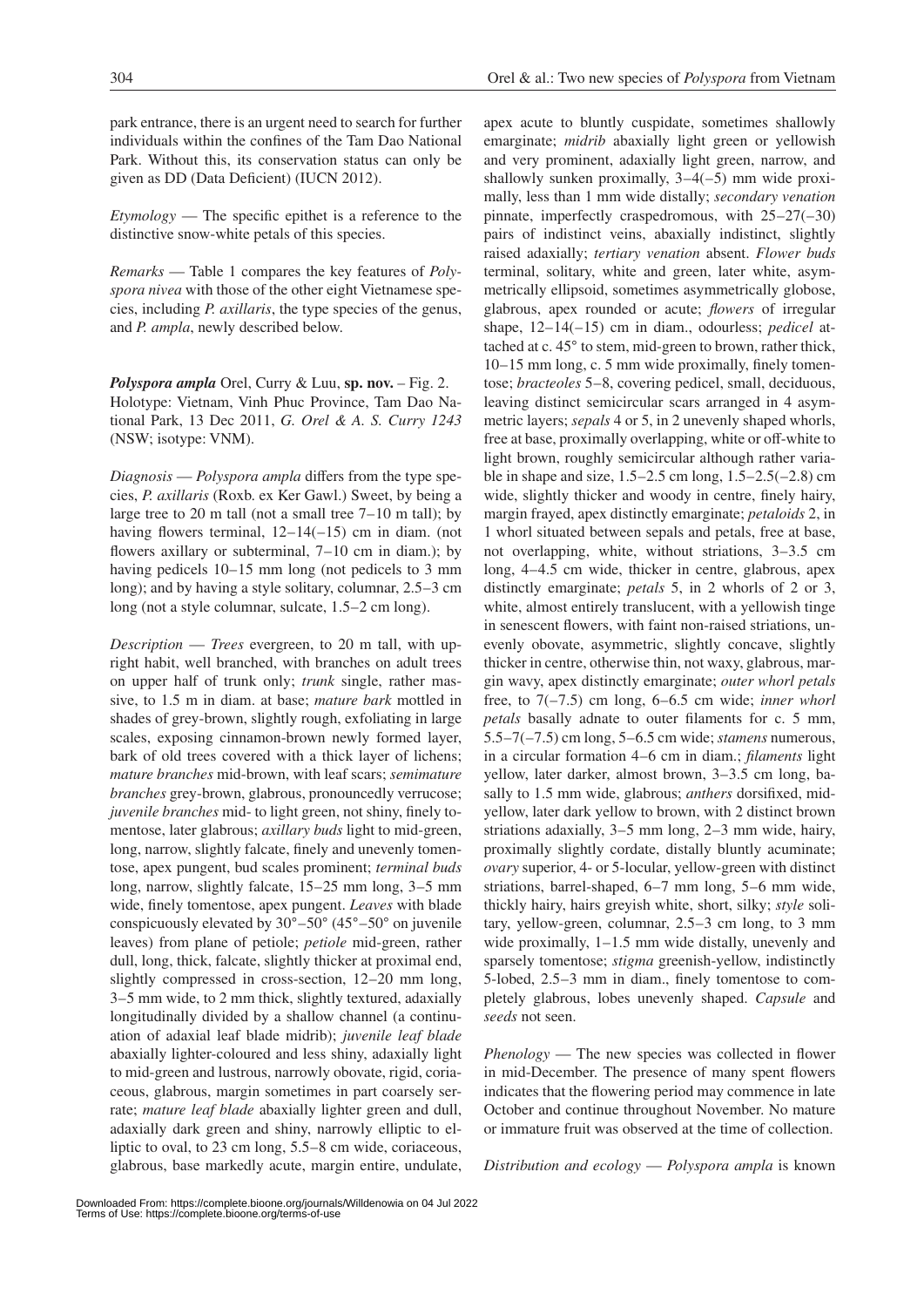

Fig. 2. *Polyspora ampla* – A: adult leaf, adaxial view, primary and secondary venation, apex; B: adult leaf, abaxial view, primary and secondary venation, apex; C: adult leaf, adaxial view, petiole and leaf base; D: adult leaf, abaxial view, petiole and leaf base; E: juvenile leaf, adaxial view, primary and secondary venation, petiole, leaf base and apex; F: petiole, cross-section; G: terminal leaf bud, lateral view; H, I: sepals; J: petaloid; K, L: inner petals; M, N: outer petals; O: anthers with apical ends of filaments; P: adult flower, longitudinal section with sepals, petaloids, petals, and stamens truncated; Q: stigma and apical end of style, lateral view; R: branchlet with a flower and leaves. – Drawn by G. Orel from the holotype: *G. Orel & A. S. Curry 1243* (NSW).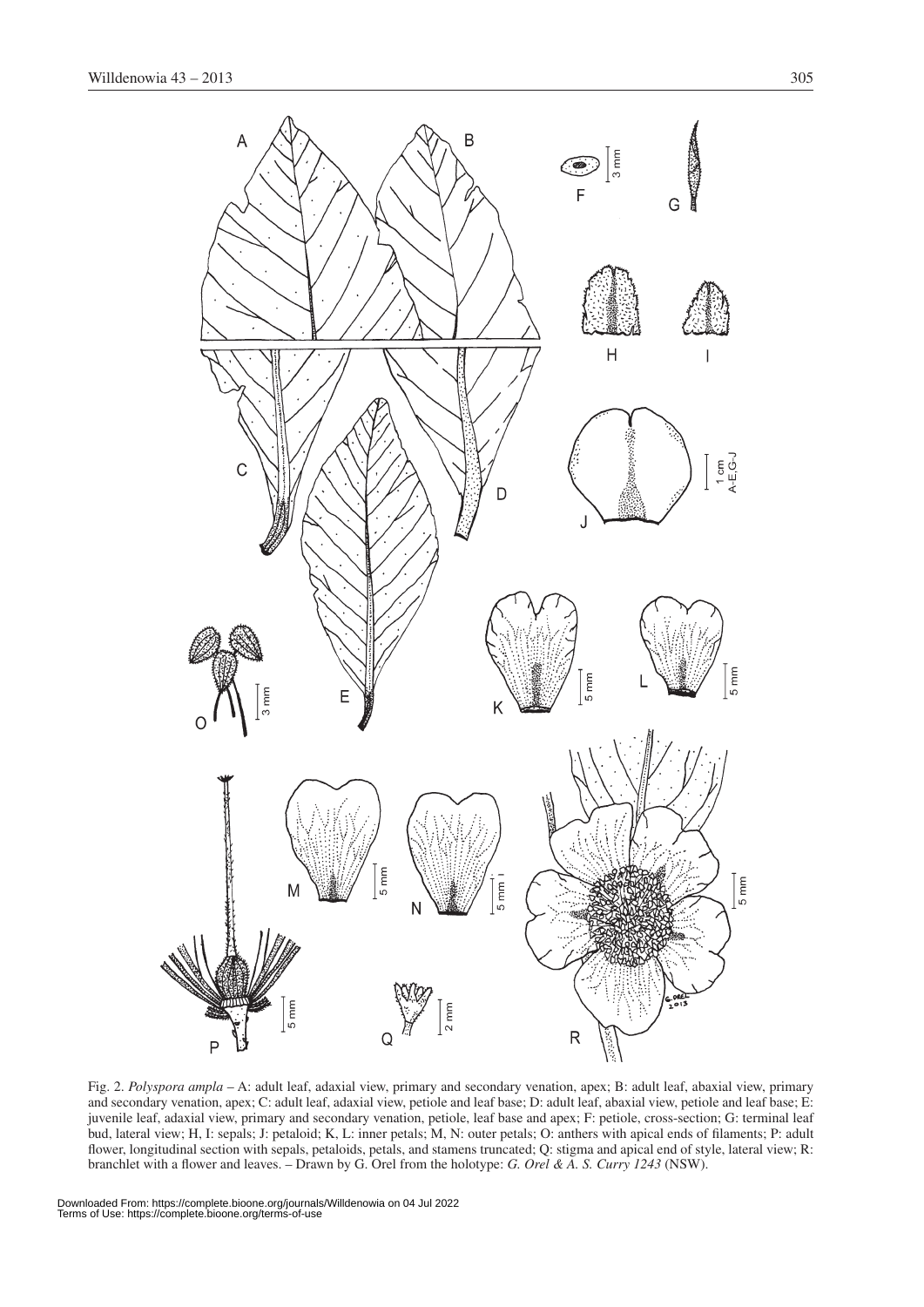from a collection made in the Tam Dao National Park, in the Vinh Phuc Province, Vietnam. This is the only known locality for this species. The new species is sporadically distributed throughout the confines of the Tam Dao National Park where it occurs as a large solitary tree. *P. ampla* was found in dense rainforest, at the elevation of about 1400 m. The new species thrives on relatively poor, brown-black, rocky, and well-drained soils. The authors were unable to find any other specimens of *P. ampla* in any Vietnamese herbarium.

*Conservation status* — Although several adult specimens were found in the area of the type locality, the species has a limited distribution. The presence of a newly constructed access road and the building of the nearby township, which is still under construction, threaten *Polyspora ampla* with further man-made disturbance and invasion by exotic weeds. There is a need to search for further individuals in the area to gather more data on the extent of its distribution. Until then, a conservation rating of DD (Data Deficient) (IUCN 2012) is the only one that can be applied.

*Etymology* — The specific epithet refers to the thick and bulky trunk of this species.

*Remarks* — Table 1 compares the key features of *Polyspora ampla* with those of the other eight Vietnamese species, including *P. axillaris*, the type species of the genus, and *P. nivea*, newly described above.

## **New combinations for some Asian species of** *Polyspora*

Apart from the species already transferred to *Polyspora* by Bartholomew & Ming (2005), Yang (2005) and Orel & al. (2012), many Asian *Gordonia* taxa require reassessment for possible transfer to *Polyspora*. However, there are many unanswered questions about some of these taxa, as little work has been done since Keng's review of Malesian *Gordonia* (Keng 1984). We here make new combinations for those taxa that appear to be taxonomically unproblematic, leaving the others to be reassessed in future revisions or local Floras.

*Polyspora amboinensis* (Miq.) Orel, Peter G. Wilson, Curry & Luu, **comb. nov.** ≡ *Laplacea amboinensis* Miq. in Ann. Mus. Bot. Lugduno-Batavi 4: 114. 1869 ≡ *Gordonia amboinensis* (Miq.) Merr. in J. Straits Branch Roy. Asiat. Soc. 86: 332. 1922.

= *Gordonia rumphii* Merr., Interpr. Herb. Amboin.: 368. 1917.

*Polyspora borneensis* (H. Keng) Orel, Peter G. Wilson, Curry & Luu, **comb. nov.** ≡ *Gordonia borneensis* H. Keng in Gard. Bull. Singapore 37(1): 11. 1984.

*Polyspora concentricicatrix* (Burkill) Orel, Peter G. Wilson, Curry & Luu, **comb. nov.** ≡ *Gordonia concentricicatrix* Burkill in J. Straits Branch Roy. Asiat. Soc. 76: 153. 1917.

*Polyspora dipterosperma* (Kurz) Orel, Peter G. Wilson, Curry & Luu, **comb. nov.** ≡ *Gordonia dipterosperma* Kurz in J. Asiat. Soc. Bengal, Pt. 2, Nat. Hist. 45(3): 119. 1876.

*Polyspora excelsa* (Blume) Orel, Peter G. Wilson, Curry & Luu, **comb. nov.** ≡ *Gordonia excelsa* Blume, Bijdr. Fl. Ned. Ind. 3: 130. 1825.

*Polyspora grandiflora* (Merr.) Orel, Peter G. Wilson, Curry & Luu, **comb. nov.** ≡ *Gordonia grandiflora* Merr. in J. Straits Branch Roy. Asiat. Soc. 86: 331. 1922.

*Polyspora havilandii* (Burkill) Orel, Peter G. Wilson, Curry & Luu, **comb. nov.** ≡ *Gordonia havilandii* Burkill in J. Straits Branch Roy. Asiat. Soc. 76: 157. 1917.

*Polyspora hirtella* (Ridl.) Orel, Peter G. Wilson, Curry & Luu, **comb. nov.** ≡ *Gordonia hirtella* Ridl. in J. Straits Branch Roy. Asiat. Soc. 73: 142. 1916.

*Polyspora imbricata* (King) Orel, Peter G. Wilson, Curry & Luu, **comb. nov.** ≡ *Gordonia imbricata* King in J. Asiat. Soc. Bengal, Pt. 2, Nat. Hist. 59(2): 204. 1890.

*Polyspora integerrima* (Miq.) Orel, Peter G. Wilson, Curry & Luu, **comb. nov.** ≡ *Laplacea integerrima* Miq. in Ann. Mus. Lugduno-Batavi 4: 113. 1869 ≡ *Gordonia integerrima* (Miq.) H. Keng in Gard. Bull. Singapore 37(1): 19. 1984.

*Polyspora lanceifolia* (Burkill) Orel, Peter G. Wilson, Curry & Luu, **comb. nov.** ≡ *Gordonia lanceifolia* Burkill in J. Straits Branch Roy. Asiat. Soc. 76: 150. 1917.

*Polyspora luzonica* (S. Vidal) Orel, Peter G. Wilson, Curry & Luu, **comb. nov.** ≡ *Gordonia luzonica* S. Vidal, Revis. Pl. Vasc. Filip.: 57. 1886.

= *Gordonia fragrans* Merr. in Philipp. J. Sci. 1(Suppl. 1): 95. 1906.

= *Gordonia benguetica* Burkill in Philipp. J. Sci. 15: 478. 1919.

*Polyspora maingayi* (Dyer) Orel, Peter G. Wilson, Curry & Luu, **comb. nov.** ≡ *Gordonia maingayi* Dyer in Hooker, Fl. Brit. India 1: 291. 1874.

*Polyspora marginata* (Korth.) Orel, Peter G. Wilson, Curry & Luu, **comb. nov.** ≡ *Closaschima marginata* Korth., Verh. Nat. Gesch. Ned. Bezitt., Bot.: 141. 1842 ≡ *Gordonia marginata* (Korth.) Endl. ex Walp., Repert. Bot. Syst. 5: 134. 1845.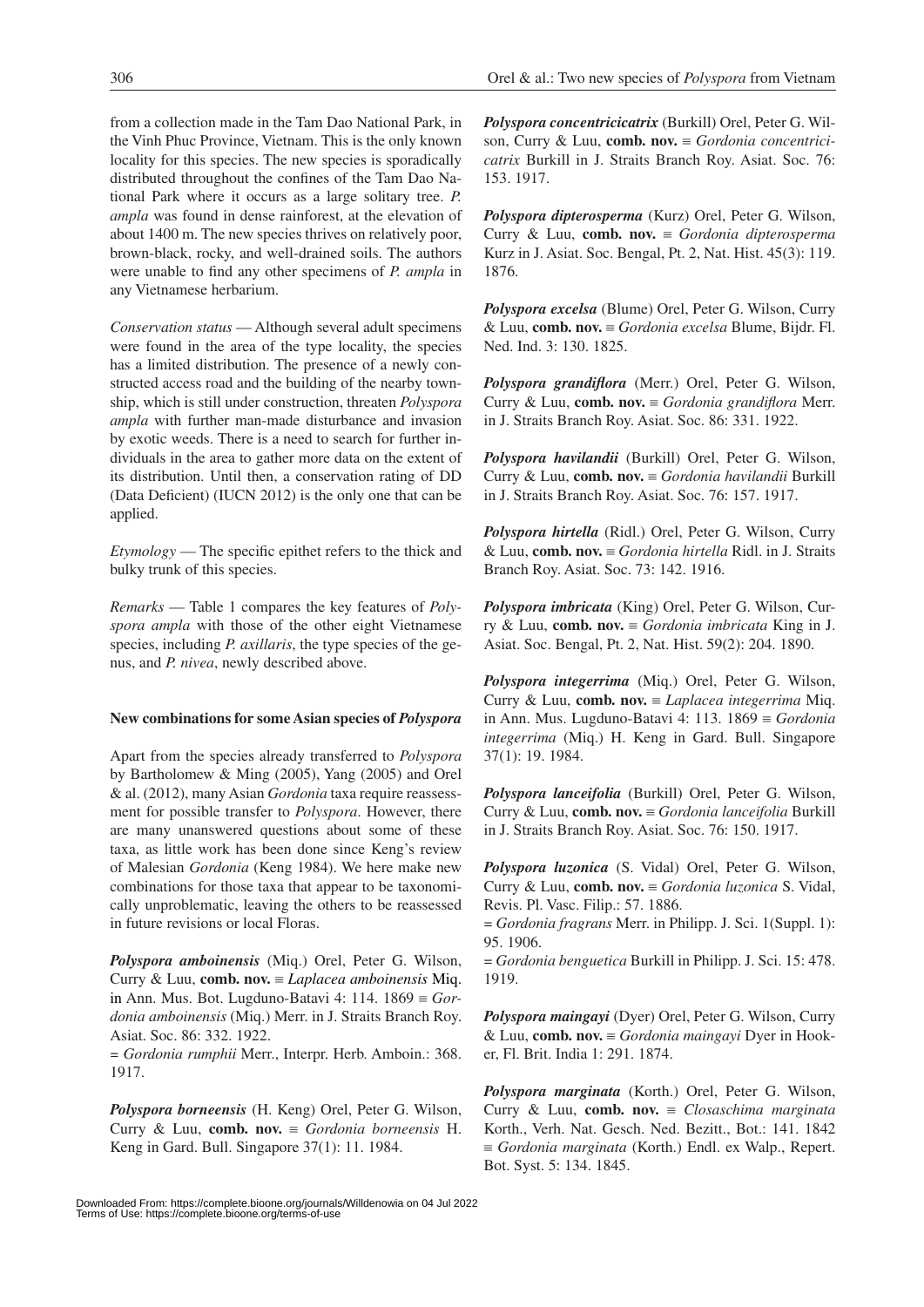| Table 1. Comparison of selected vegetative and reproductive characters of the nine Polyspora species native to Vietnam. - Data are summarized from the available literature (Bentham 1861;<br>Pitard 1902; Gagnepain 1941; Keng 1972; Krüssmann 1986; Ho 1991; Hsieh & al. 1996; Bartholomew & Ming 2005; Ming & Bartholomew 2007; Orel & al. 2012); an asterisk (*) indicates<br>where data are augmented by field observations by G. Orel & A. |                         |                                | S. Curry.                              |                                |                                       |                                            |                                                                                                                                                                                                                                                                                                                                                                                  |                                                                                                                                                                                                                                                                                                                                                                                                                |                                                                       |
|--------------------------------------------------------------------------------------------------------------------------------------------------------------------------------------------------------------------------------------------------------------------------------------------------------------------------------------------------------------------------------------------------------------------------------------------------|-------------------------|--------------------------------|----------------------------------------|--------------------------------|---------------------------------------|--------------------------------------------|----------------------------------------------------------------------------------------------------------------------------------------------------------------------------------------------------------------------------------------------------------------------------------------------------------------------------------------------------------------------------------|----------------------------------------------------------------------------------------------------------------------------------------------------------------------------------------------------------------------------------------------------------------------------------------------------------------------------------------------------------------------------------------------------------------|-----------------------------------------------------------------------|
|                                                                                                                                                                                                                                                                                                                                                                                                                                                  | huongiana*<br>Polyspora | bidoupensis*<br>Polyspora      | gantiflora<br>Polyspora<br>$\tilde{g}$ | Polyspora<br>intricata         | Polyspora<br>balansae                 | Polyspora<br>axillaris*                    | tonkinensis<br>Polyspora                                                                                                                                                                                                                                                                                                                                                         | Polyspora<br>nivea                                                                                                                                                                                                                                                                                                                                                                                             | Polyspora<br>ampla                                                    |
| Plant height [m]                                                                                                                                                                                                                                                                                                                                                                                                                                 | $\sqrt{10}$             | $20 - 25$                      | c.6                                    | $7 - 8$                        | $\circ$ . $\circ$                     | $7 - 10$                                   | c.12                                                                                                                                                                                                                                                                                                                                                                             | $\frac{4}{10}$                                                                                                                                                                                                                                                                                                                                                                                                 | to $20$                                                               |
| Juvenile branches<br>indumentum                                                                                                                                                                                                                                                                                                                                                                                                                  | glabrous                |                                | $\begin{array}{c} \end{array}$         | $\begin{array}{c} \end{array}$ | $\begin{array}{c} \hline \end{array}$ | completely<br>glabrous                     | $\begin{array}{c} \end{array}$                                                                                                                                                                                                                                                                                                                                                   | mostly glabrous,<br>or very sparsely<br>hairy                                                                                                                                                                                                                                                                                                                                                                  | finely tomen-<br>tose, later<br>glabrous                              |
| Terminal buds<br>indumentum                                                                                                                                                                                                                                                                                                                                                                                                                      | canescent<br>slightly   | $\begin{array}{c} \end{array}$ | $\begin{array}{c} \hline \end{array}$  | $\overline{\phantom{a}}$       | $\overline{\phantom{a}}$              | pubescent                                  | $\overline{\phantom{a}}$                                                                                                                                                                                                                                                                                                                                                         | tomentose<br>finely                                                                                                                                                                                                                                                                                                                                                                                            | tomentose<br>finely                                                   |
| Petiole length [mm]                                                                                                                                                                                                                                                                                                                                                                                                                              | $8 - 12$                | $10 - 15$                      | $7 - 8$                                | c.10                           | $5 - 8$                               | $10 - 15$                                  | $8 - 15$                                                                                                                                                                                                                                                                                                                                                                         | $10 - 12$                                                                                                                                                                                                                                                                                                                                                                                                      | $12 - 20$                                                             |
| Leaf blade shape                                                                                                                                                                                                                                                                                                                                                                                                                                 | narrowly<br>elliptic    | elliptic                       | lanceolate to<br>oblong                | lanceolate<br>elliptic to      | lanceolate                            | oblanceolate to<br>oblong to<br>obovate    | lanceolate to<br>oblanceolate                                                                                                                                                                                                                                                                                                                                                    | to elliptic<br>narrowly<br>elliptic                                                                                                                                                                                                                                                                                                                                                                            | elliptic to oval<br>elliptic to<br>narrowly                           |
| Leaf blade texture                                                                                                                                                                                                                                                                                                                                                                                                                               | coriaceous              |                                | $\begin{array}{c} \hline \end{array}$  | $\overline{1}$                 | $\overline{\phantom{a}}$              | coriaceous                                 | $\begin{array}{c} \rule{0pt}{2.5ex} \rule{0pt}{2.5ex} \rule{0pt}{2.5ex} \rule{0pt}{2.5ex} \rule{0pt}{2.5ex} \rule{0pt}{2.5ex} \rule{0pt}{2.5ex} \rule{0pt}{2.5ex} \rule{0pt}{2.5ex} \rule{0pt}{2.5ex} \rule{0pt}{2.5ex} \rule{0pt}{2.5ex} \rule{0pt}{2.5ex} \rule{0pt}{2.5ex} \rule{0pt}{2.5ex} \rule{0pt}{2.5ex} \rule{0pt}{2.5ex} \rule{0pt}{2.5ex} \rule{0pt}{2.5ex} \rule{0$ | coriaceous                                                                                                                                                                                                                                                                                                                                                                                                     | coriaceous                                                            |
| Leaf blade base shape                                                                                                                                                                                                                                                                                                                                                                                                                            | cuneate                 | acute to obtuse                | attenuate                              | acute                          | cuneate                               | cuneate                                    | cuneate                                                                                                                                                                                                                                                                                                                                                                          | acute to cuneate                                                                                                                                                                                                                                                                                                                                                                                               | markedly acute                                                        |
| Leaf blade apex shape                                                                                                                                                                                                                                                                                                                                                                                                                            | acuminate<br>acute to   | attenuate to<br>obtuse         | acuminate<br>shortly                   | acuminate                      | acuminate                             | emarginate<br>obtuse to                    | obtuse                                                                                                                                                                                                                                                                                                                                                                           | cuspidate<br>acute or                                                                                                                                                                                                                                                                                                                                                                                          | cuspidate, some-<br>acute to bluntly<br>times shallowly<br>emarginate |
| Pedicel length [mm]                                                                                                                                                                                                                                                                                                                                                                                                                              | $8 - 10(-12)$           | $3 - 4$                        | $3 - 4$                                | flowers sessile                | $3 - 4$                               | to 3                                       | $3 - 5$                                                                                                                                                                                                                                                                                                                                                                          | $7 - 10(-12)$                                                                                                                                                                                                                                                                                                                                                                                                  | $10 - 15$                                                             |
| Petal colour                                                                                                                                                                                                                                                                                                                                                                                                                                     | dark pink to red        | white                          | white                                  | white                          | yellowish                             | yellowish white<br>or white-pink<br>white, | off-white<br>white or                                                                                                                                                                                                                                                                                                                                                            | snow-white                                                                                                                                                                                                                                                                                                                                                                                                     | translucent<br>white,                                                 |
| Petal texture*                                                                                                                                                                                                                                                                                                                                                                                                                                   | not waxy                | not waxy                       | not waxy                               | not waxy                       | not waxy                              | not waxy                                   | not waxy                                                                                                                                                                                                                                                                                                                                                                         | waxy                                                                                                                                                                                                                                                                                                                                                                                                           | not waxy                                                              |
| Ovary                                                                                                                                                                                                                                                                                                                                                                                                                                            | $3 - 5$ -locular        | 5-locular                      | 7-locular                              | $3$ -locular                   | $3 - 5 - 1$ ocular                    | $3 - 5 - 1$ ocular                         | $3 - 5 - 1$ ocular                                                                                                                                                                                                                                                                                                                                                               | 4- or 5-locular                                                                                                                                                                                                                                                                                                                                                                                                | 4- or 5-locular                                                       |
| Style form                                                                                                                                                                                                                                                                                                                                                                                                                                       | 3-5 connate<br>parts    | 5-sulcate                      | basally connate                        | 3-sulcate                      | parts rarely<br>connate               | columnar,<br>sulcate                       | basally connate                                                                                                                                                                                                                                                                                                                                                                  | columnar<br>solitary,                                                                                                                                                                                                                                                                                                                                                                                          | columnar<br>solitary,                                                 |
| Style length [mm]                                                                                                                                                                                                                                                                                                                                                                                                                                | $2.2 - 2.6$             | I                              |                                        | I                              | $\overline{\phantom{a}}$              | $1.5 - 2$                                  | I                                                                                                                                                                                                                                                                                                                                                                                | $1.2 - 1.5$                                                                                                                                                                                                                                                                                                                                                                                                    | $2.5 - 3$                                                             |
| Capsule length [cm]                                                                                                                                                                                                                                                                                                                                                                                                                              | $2.5 - 3$               | $3 - 5$                        | $0.6 - 0.7$                            | c.4                            | $3 - 5$                               | c.4                                        | c.2                                                                                                                                                                                                                                                                                                                                                                              | $\begin{array}{c} \rule{0pt}{2ex} \rule{0pt}{2ex} \rule{0pt}{2ex} \rule{0pt}{2ex} \rule{0pt}{2ex} \rule{0pt}{2ex} \rule{0pt}{2ex} \rule{0pt}{2ex} \rule{0pt}{2ex} \rule{0pt}{2ex} \rule{0pt}{2ex} \rule{0pt}{2ex} \rule{0pt}{2ex} \rule{0pt}{2ex} \rule{0pt}{2ex} \rule{0pt}{2ex} \rule{0pt}{2ex} \rule{0pt}{2ex} \rule{0pt}{2ex} \rule{0pt}{2ex} \rule{0pt}{2ex} \rule{0pt}{2ex} \rule{0pt}{2ex} \rule{0pt}{$ | $\begin{array}{c} \hline \end{array}$                                 |